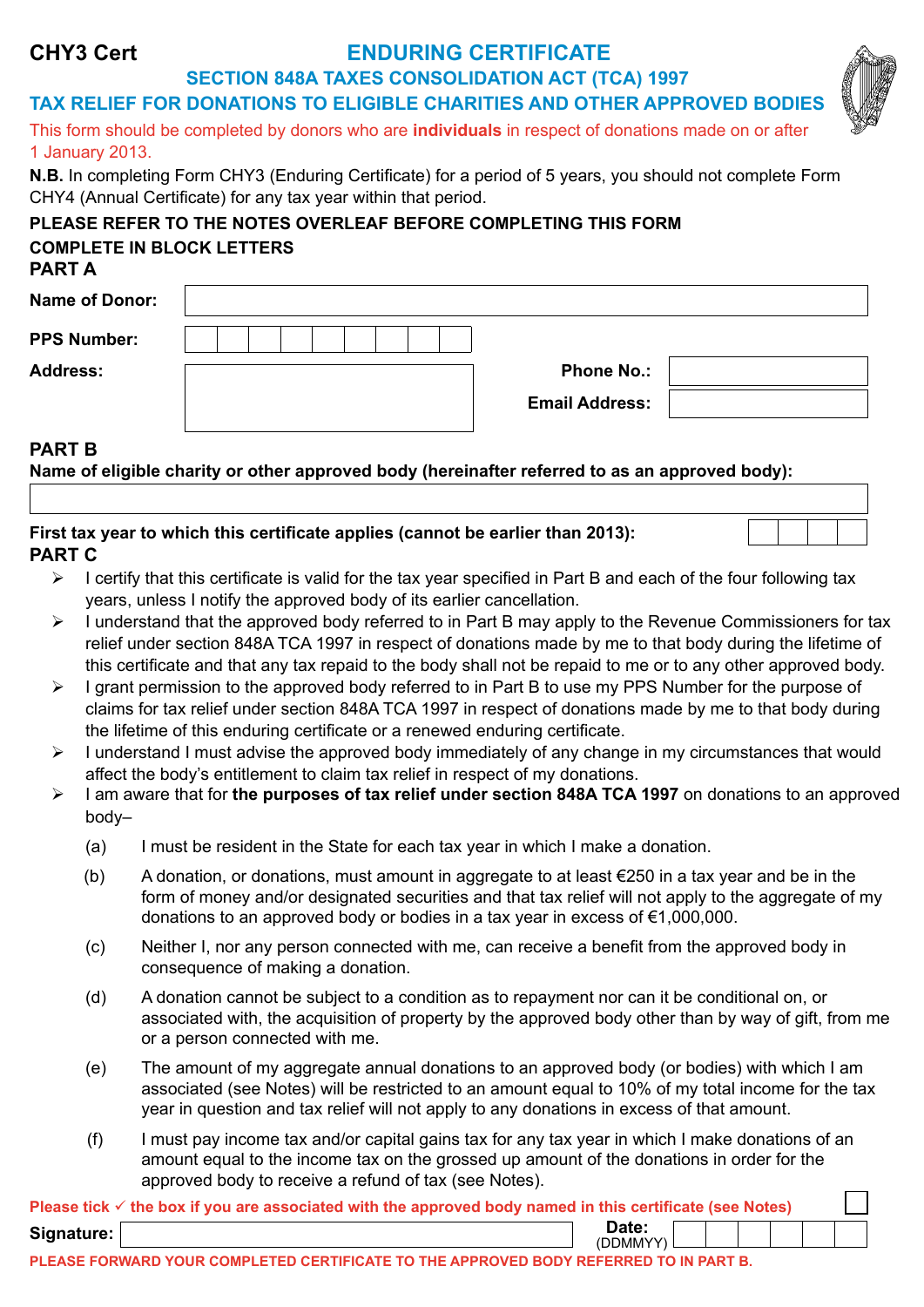# **Notes to CHY3 Cert**

# **Background**

Tax relief under section 848A TCA 1997 in respect of donations made on or after 1 January 2013 by individuals (whether self-assessed or PAYE-only taxpayers) to an approved body is allowed to the approved body rather than to the donor.

A donation which satisfies the conditions of section 848A is grossed up at the specified rate (currently 31%) and the approved body is deemed for the purposes of the relief to have received the grossed up amount net of tax deducted at the specified rate.

For example, Joan makes a cash donation of €1,000 to an approved body in the tax year 2013. Under the tax relief scheme the body is deemed to have received a donation of €1,449.27 (i.e. €1,000 grossed up at 31%) less tax deducted of €449.27. On the assumption that Joan has paid income tax for 2013 of at least €449.27, the approved body can obtain a refund of that amount from Revenue after the end of the tax year 2013.

The amount repaid to an approved body for any tax year **cannot** exceed the amount of tax paid by the donor for that year. For example, if Joan's income tax liability for 2013 is €350 (which she has paid), the repayment to the approved body is restricted to that amount.

# **Joan is not entitled to a repayment of any part of the tax that has been repaid to the approved body.**

# **What are "approved bodies"?**

The following are approved bodies for the purposes of the scheme of tax relief for donations under section 848A of, and Schedule 26A to, the TCA 1997-

- $\triangleright$  An "eligible charity", i.e. any charity which is authorised in writing by the Revenue Commissioners,
- ¾ Educational institutions or bodies including primary, second level or third level, as described in Part 1 of Schedule 26A TCA 1997,
- $\triangleright$  A body approved for Education in the Arts by the Minister for Finance as described in Part 2 of Schedule 26A TCA 1997,
- $\triangleright$  A body to which section 209 TCA 1997 applies.

Please refer to the Revenue website at **www.revenue.ie** for lists of resident and non-resident charities authorised for the purposes of the donations relief scheme.

# **When should I complete an Enduring Certificate?**

You should complete an Enduring Certificate if you wish to allow an approved body claim tax relief in respect of donations you make to that body during the lifetime of the certificate.

An Enduring Certificate is valid for a period of 5 years, unless you cancel it before the end of that period.

You should complete this form **only** in respect of donations for 2013 and subsequent years.

# **Can I complete more than one Enduring Certificate?**

Yes. You can complete an Enduring Certificate in respect of some or all of the approved bodies to which you make donations.

# **Can I renew an Enduring Certificate?**

Yes. The qualifying body may contact you in this regard. Alternatively, you can advise the body in question to renew the certificate.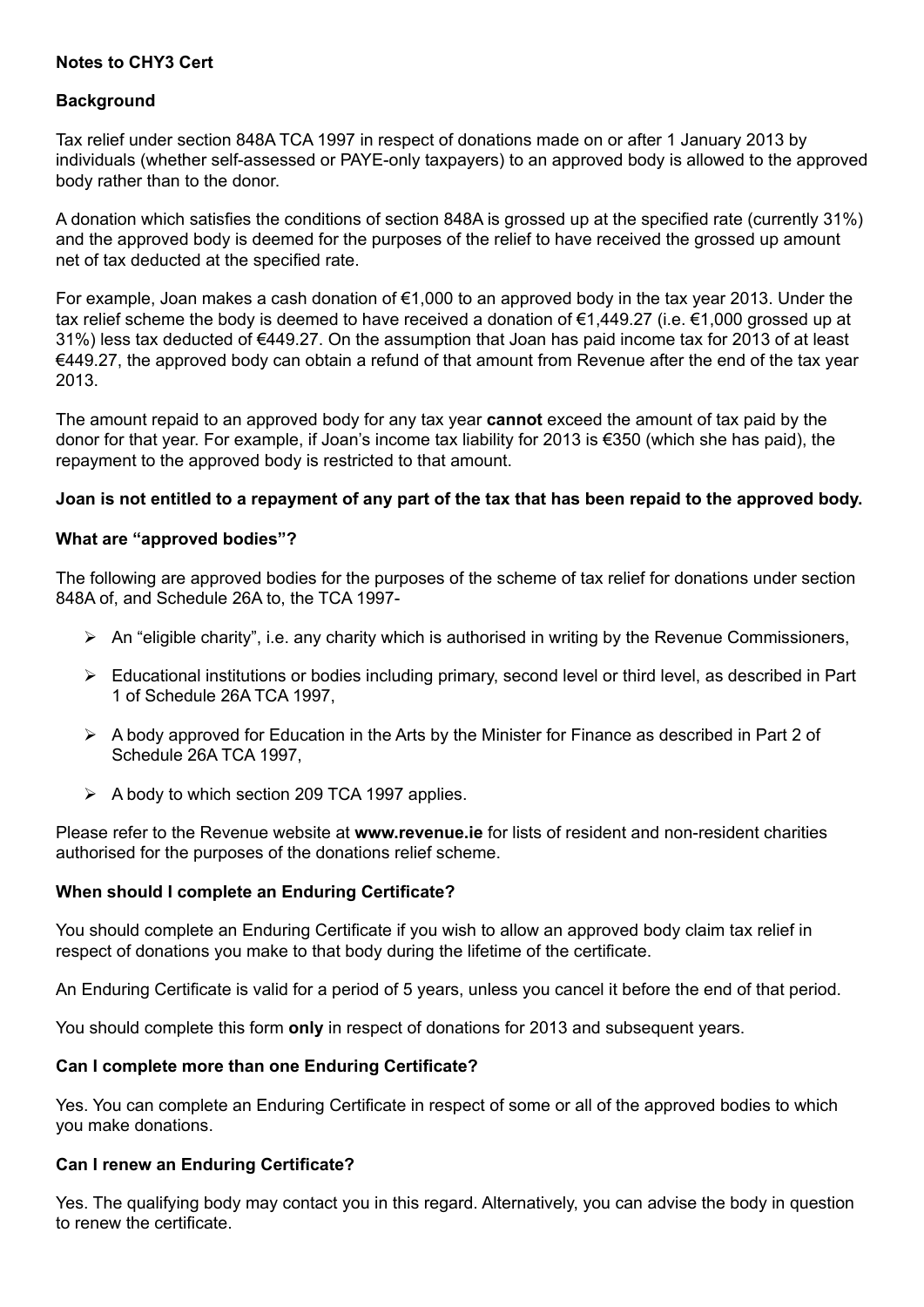# **What if I do not want to complete an Enduring Certificate?**

There is no obligation on you to complete any certificate in respect of your donations. However, you can complete an Annual Certificate if you prefer to provide a certificate to an approved body on an annual basis.

# **Can I cancel an Enduring Certificate?**

Yes, but you must notify the approved body of its cancellation.

# **What happens if my circumstances change during the lifetime of an Enduring Certificate?**

You must advise the approved body immediately of any change in your circumstances that would affect the body's entitlement to claim tax relief in respect of your donations.

# **How do I know if I'm "associated" with an approved body?**

You are associated with an approved body if at the time you make a donation you are an employee or member of that body, or of another approved body which is associated with the first approved body.

One approved body is associated with another approved body if it could reasonably be considered that-

- $\triangleright$  The activities carried on by both bodies are, or can be, directed by the same person or by broadly the same group or groups of persons, or
- $\triangleright$  The same person or broadly the same group or groups of persons exercise, or can exercise, control over both bodies.

#### **What should I do if I become, or cease to be, associated with an approved body during the lifetime of an Enduring Certificate?**

You should advise the approved body immediately where the status of your association with that body alters during the lifetime of your enduring certificate.

# **What are the implications of being associated with an approved body?**

Where the aggregate of your donations in a tax year to all approved bodies with which you are associated exceeds 10% of your total income for that year, the amount of those donations that exceed the 10% limit are not considered relevant donations for the purposes of the scheme and tax relief is not available on that excess amount.

#### **What are designated securities?**

These are quoted shares and debentures.

# **Are there limits for tax relief purposes on the amount I can donate in any tax year?**

Yes, there are some limits in place **for tax relief purposes**.

A donation to any one approved body must, for tax relief purposes, be in the form of money and/or designated securities and amount in aggregate in a tax year to at least  $\epsilon$ 250.

The aggregate of donations to an approved body or bodies in any tax year from 2013 onwards cannot, for tax relief purposes, exceed €1,000,000.

If you are associated with an approved body, or bodies, the amount of your donations to that body, or bodies are, for tax relief , limited to an amount equivalent to 10% of your total income.

**N.B.** These limits apply **solely** for the purposes of tax relief on your donations – they **do not** impose any restrictions on the amount you can donate to an approved body.